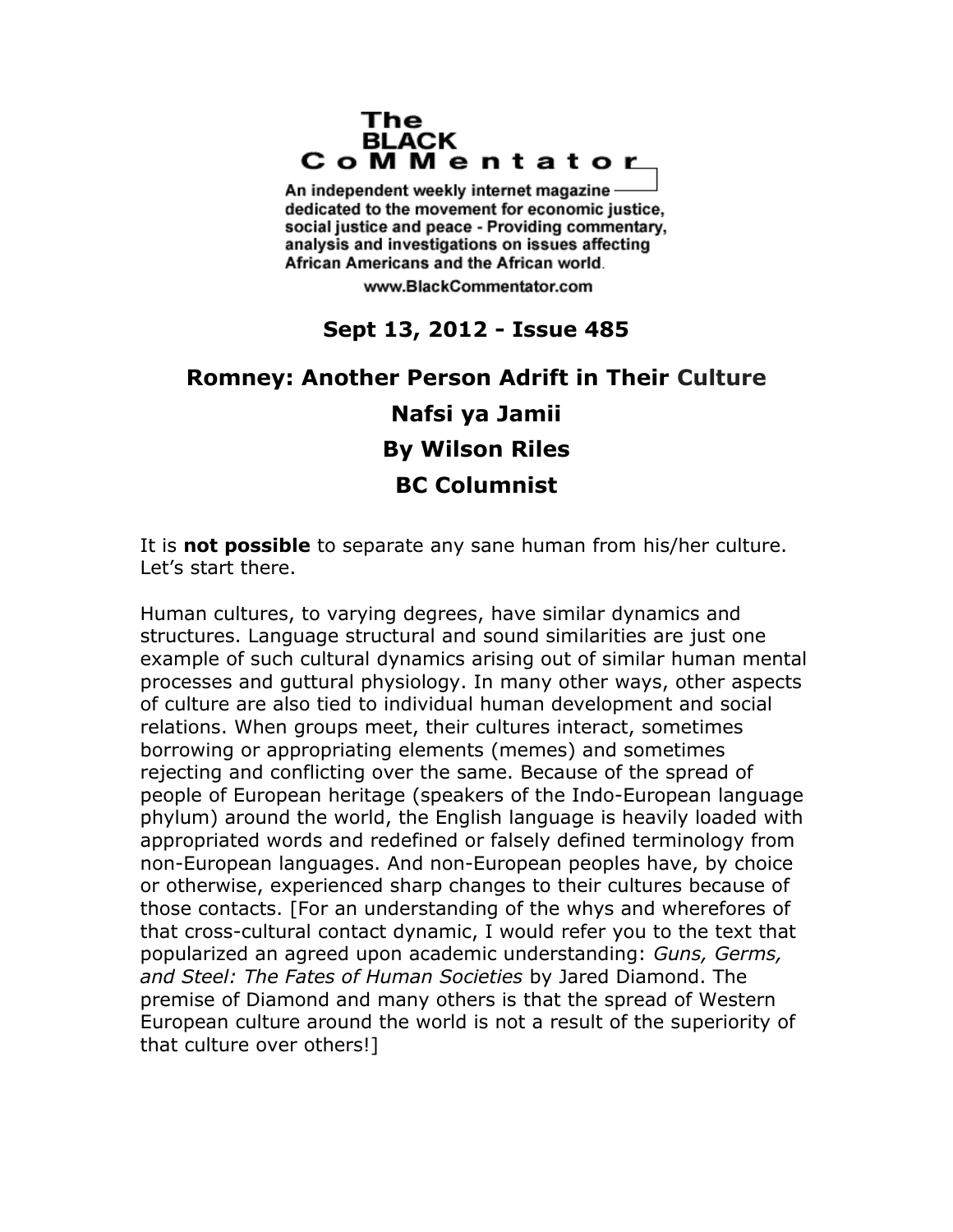Our cultures shape us more than we, as individuals, shape or consciously use our cultures. And more often than not, our cultures shape our day-to-day more than we know, just as fish are oblivious of the water in which they swim. Mitt Romney is a good example of a person adrift in their culture.

IMHO (In My Humble/Honest Opinion), Mitt's cultural milieu derives from three major sources: affluence in the US Western regional context, elitist corporatism, and Mormonism [also know as The Church of Jesus Christ of Latter Day Saints (LDS)]. The first two sources are more broadly shared and more broadly understood because more of us experience the memes promulgated by these sources. "Manifest destiny," "city on a hill," "exceptionalism," intense, unbalanced individualism, and that "**those who have, deserve to have**" are some of the memes that flow from the cultures of affluence and elitist corporatism. Mormonism, however, presents a cultural stream that is much less known, experienced, and understood. However, it should be said, that obedience to "authority" is a general human meme that is emphasized by most cultures to some degree. Let's explore Mormon culture in regards to black people, Mitt Romney, and the campaign.

Mormonism is a relatively recent religion founded in the 1820s. It is older than the Moonies but much younger than other Protestant Judeo-Christian sects from which it separated. Black folks and slavery issues impacted the early historical development of Mormonism as slavery did almost every human activity in the US at that time. "From the beginning, black people have been members of Mormon congregations, though there were varying degrees and forms of discrimination against blacks." When the Mormons reached Missouri their founder, Joseph Smith, "upheld the laws regarding slaves and slaveholders, but remained abolitionist in his (personal) actions and doctrines." Like many persecuted groups do, Mormons did not openly fight the general community wrongs even though they recognized them. "After the Mormons were expelled from Missouri, Smith took an increasingly strong anti-slavery position, and a few black men were ordained to the LDS priesthood."

Subsequent leaders of LDS succumbed to the racists sentiments of the time. In 1835, the LDS Church issued an official statement indicating that because the United States government allowed slavery, the Church would not "interfere with bond-servants, neither preach the gospel to, nor baptize them contrary to the will and wish of their masters, nor meddle with or influence them in the least to cause them to be dissatisfied with their situations in this life, thereby jeopardizing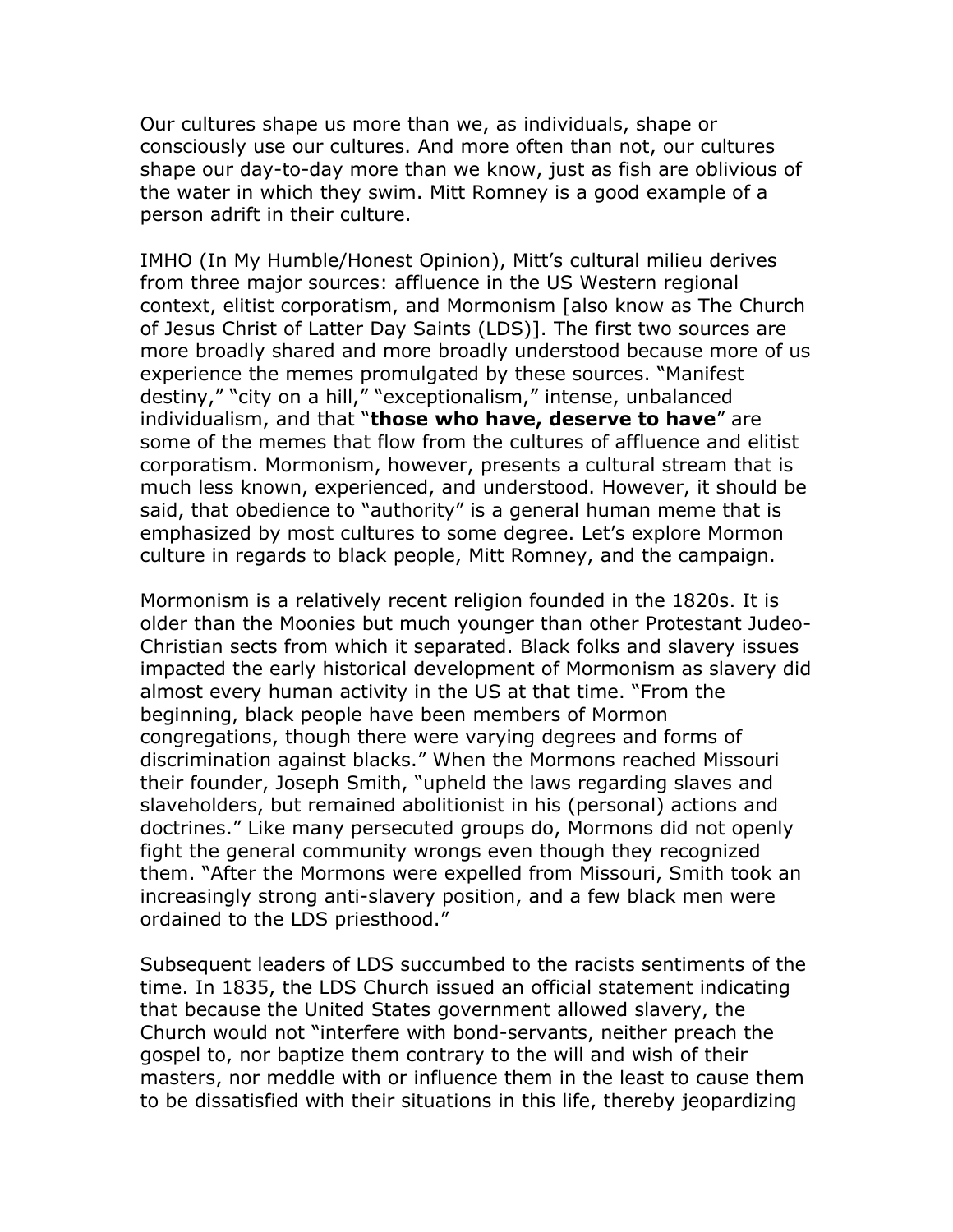the lives of men." (D&C Section 134:12). Mormons joined that twisted teaching from the Bible which was rampant at the time (most prominent among Baptist) and that was later used by Christian believers in South Africa and many places and eras, that blacks carried the mark and the curse of Cain for killing his brother Abel and lying to God. This became the justification for denying LDS priesthood (this Priesthood is excluded from all females). And all manner of discrimination.

Exclusion from priesthood relegated blacks to a lesser "heaven." This false Biblical justification for elitism and discrimination melded well with the cultural meme of "**those who have, deserve to have**." Under great political pressure after the Civil Rights struggles, on June 8, 1978, LDS President, Spencer W. Kimball, emerged from the "Upper Room" of the LDS Temple, and claimed that God had removed the curse. From that point on, all worthy black men could now receive the Priesthood. It is estimated that between 500,000 and 1,000,000 LDS Church members are of African descent worldwide. Yet blacks see in Romney's posture, tone, and utterances a significant residue of this past Mormon cultural disdain. He stands at near **zero** support in the black community.

Sue Emmitt, the great, great grand daughter of Brigham Young, the first Governor of Utah and the LDS leader that followed Joseph Smith, opines that the LDS Church leadership prefers to let old doctrines fade away quietly rather than address them directly. Older Mormons continue to quietly harbor outmoded ideas. Ms. Emmitt states, "I'm looking forward to the day when more Mormons will say out loud: We were wrong." Unlike Quakers, another persecuted group, Mormons are not known for "plain" speech. Obfuscation may have developed as a cultural survival tactic. It would explain how Mitt Romney comes by obfuscation and dissimulation so easily. Romney was a bishop of the LDS. Ms. Emmitt calls this "a position where everyone defers to you. What a bishop says goes. People come to them to receive blessings." Romney was also state president, she says, which means he presided over several congregations, and at that point bishops deferred to him.

Obedience to authority is a very strong meme among Mormons. Mormon leaders are habituated to having their commands and understandings believed and followed without question. This would explain Romney's obvious (from his posture and demeanor) befuddlement at being challenged. If the leaders change and say something different from what they said before, Mormons question that very, very little. Unfortunately for Mitt, most residents of the US